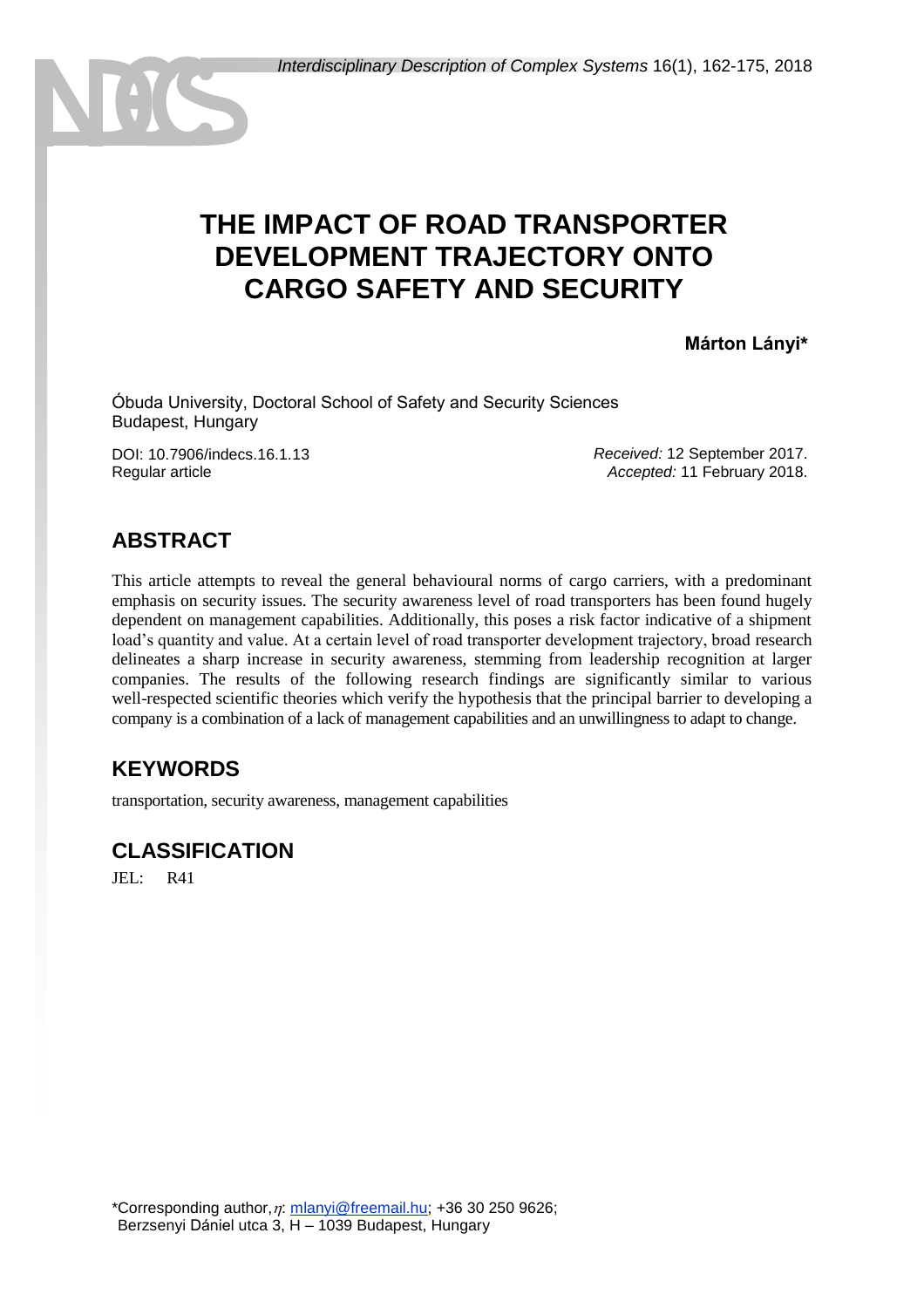## **INTRODUCTION**

The purpose of this article is to assess the measurement of the security awareness level of road carriers operating within Hungary. The topic seems relevant as the largest percentage of Hungarian foreign trade is handled within Europe and the proportion of road haulage corresponding with rail freight volumes is increasing. Consequently, most foreign trade shipments travel by road. The claims value arising from security incidents linked to road transportation in Europe has risen to millions of Euros per year [1]. This article deals with basic questions and correspondences of developing security awareness that could be a result of previous empirical experience, the size of a company and its adaptation to market demand. This article is the final section of a multiple article publication on this topic. Previous research findings [2, 3], revealed that security awareness is not a homogeneous factor, as the dynamics and awareness coincide with the size of a company. This document seeks to prove the relevant scientific literature and to present the findings and circumstances of the connected research. The hypothesis indicates road transporter security levels differ. However, it is possible to profile the carriers based on certain criteria. A further objective of this project is to verify the overall results with tendencies as described by proven scientific theories [4-7]. As a result, shippers may be able to concentrate their management efforts on pre-specified security risks by referring to general profiles. A carrier's security level is one of the basic pillars of supply chain reliability. Consequently, this affects the supply of resources to varying given manufacturing destinations. This approach verifies carrier value based on reliability rather than on service portfolio rendered.

## **STATE OF THE ART**

There appears to be a gap in scientific literature regarding the analyses and profiling of security attitudes towards road carriers. Much research has been carried out in the field of the supply chain management theory, examining a wide scope [8-13], which in part is relevant to this topic and provides a scientific background for an evaluation of carriers. Supply chains are examined in detail from multiple relevant publications. A literature overview and summary focusing on relationships in supply chains was published by Ványi [14], a similar approach aimed at logistic service providers was undertaken by Karmazin [15]. Another pertinent research field is the innovation and development of Hungarian companies [16-18]. A limited amount of Hungarian researchers have recently addressed cargo transportation issues [19]. An analysis of the latest trends and their effects on the transport industry has been worked out in detail. Bokor [20] defined reliability as paramount criteria, which comprises security and safety. His study is relevant to the road transportation industry as it systematically defines the selection criteria of transportation modes. In conclusion, the author anticipates a further increase in the use of road services. Bank et al. [21] reveal the profitability of Hungarian road carriers and project the forthcoming trends of the industry. Furthermore, logistic service providers have recently been widely researched in Hungary [15, 22], however road carriers have not. International authors have recently published findings regarding safety culture within the transportation industry [23]. There are multiple studies that deal with subcontractor vetting and selection criteria, defining security as a core element [24]. Personal competences, such as obtaining security and safety are hugely significant during the recruitment and selection process in human resource systems [25]. International studies relating to supply chain security awareness indicates that security is an integral element of managing business risks. Methodologies and systemised metrics have been developed [26] in order to establish a proper security design. Similarly, other researchers have focused on the impact of security culture on security operational performance [27].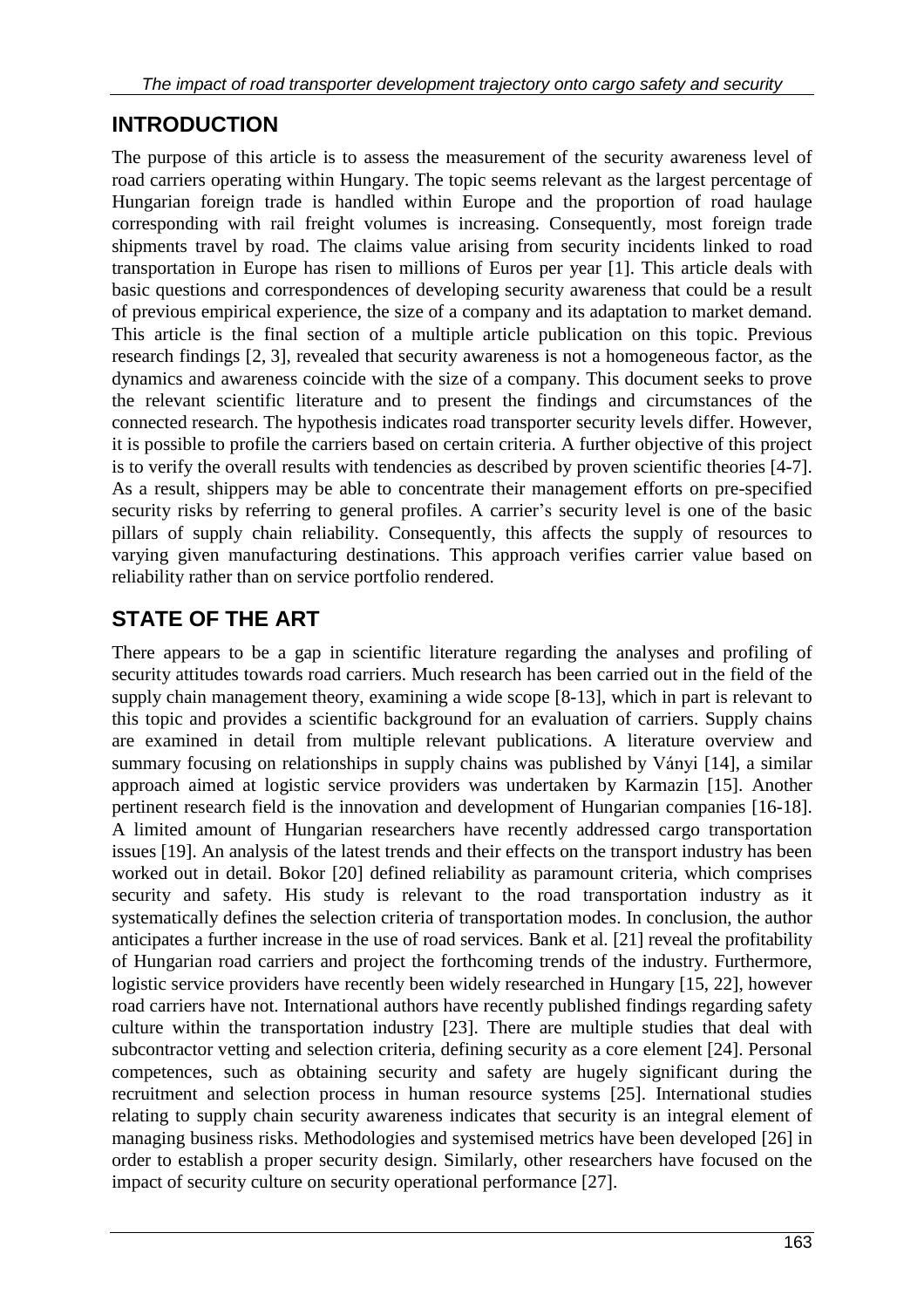The apparent lack of in-depth studies in the area of security awareness triggered the conduct of research pertaining to Hungarian road carriers. The basis of the original hypothesis was to question the incongruity of security awareness.

## **RESEARCH METHODOLOGY**

According to Rubin and Babbie [28], the advantage of a questionnaire is the ability to define the characteristics of large quantities, providing the possibility of a detailed analysis and leading to a good standardisation. The disadvantage of a questionnaire is the limitations caused by research participants' admissions and their validity [29].

This research addresses the analysis of information obtained from the carriers' feedback. Furthermore, it puts the findings of the interviews into context. The objective during the sampling was not to represent the entire Hungarian carrier market, as the primary focus was on companies that apply for subcontractor status at a logistics service provider within a given time frame.

### **QUANTITATIVE RESEARCH: SUBCO VETTING FORM<sup>1</sup> ANALYSIS**

During the quantitative stage of this research, statistical methods were applied to analyse the pre-audit data collection questionnaires sent from an internationally and locally well established and leading global logistics provider<sup>2</sup>. The practice of the company was to screen the new road carrier applicants prior to the start of any commercial business with a multiple aspect questionnaire. Feedback based on the questionnaires provided the structure for every personally conducted on-site audit, regardless of whether the company was being examined or re-audited for the first time or not. The auditing procedure was periodically repeated for already established partnerships or when a significant failure occurred. 101 questionnaires were examined during the time period of 2012 and 2014, regardless of whether the audited company was later accepted for business partnership establishment or not. The auditing company adopted the use of a new online subcontractor vetting and registration from 2014. This questionnaire globally unifies and defines its questions differently from the aforementioned, according to the screened parameters. Consequently, the data received could not be compared to the data obtained from the earlier period. The amount of 101 samples was sufficient enough for observations and for obtaining vital correspondences.

#### **QUALITATIVE RESEARCH: INTERVIEW**

To be able to examine the results more deeply and ascertain a clearer understanding, the use of detailed interviews as a qualitative supplement for the questionnaires were conducted with the security and quality managers of the logistics company for verification purposes and to determine the reasons for varying results from the individual company groups. This interview to the double only served to strengthen the initial findings.

#### **INTRODUCTION OF THE PARTICIPATING COMPANIES**

The research data and the returned Subco Vetting Forms were collected during the time period of 2012 to 2014. Parcel providers (Couriers), were excluded due to their irrelevant work dynamics and expectations. An additional criterion was that companies use pallet-based cargo transportation. Furthermore, the incomplete questionnaires were discarded. Altogether, 88 out of 101 vetting forms based on the criteria were considered. More specifically, reauditing was conducted once for 66 companies, twice for 17 companies, three times for 4 companies and one company on four occasions. The total number of vehicles examined was 935, resulting in an overall average of 14 per company. The complete number of employees was 1322, with an average of 20 per company. The number of vehicles per company varied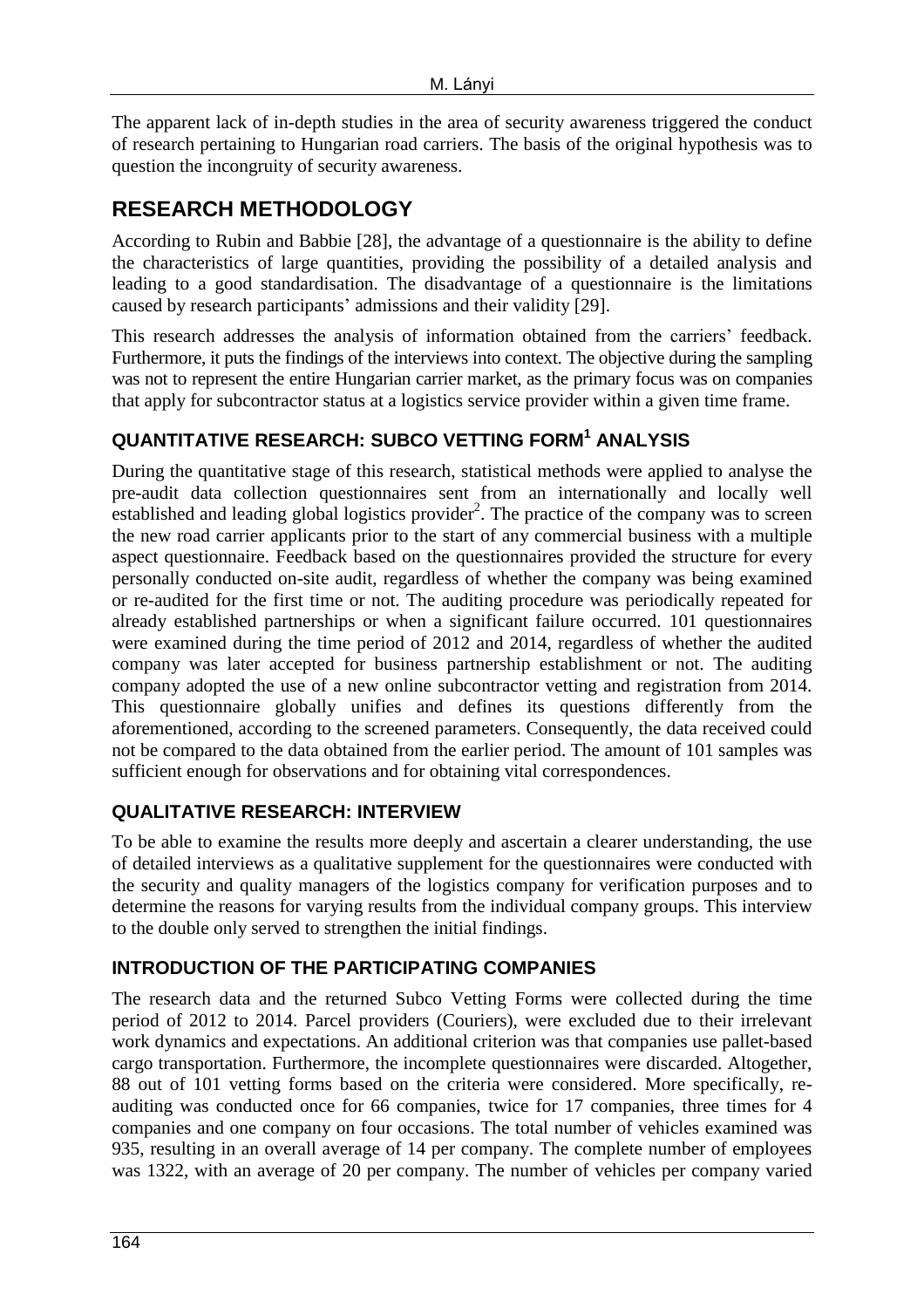between 1 and 85. The companies were predominantly registered as Hungarian Ltd's. However, eight companies were registered in Slovakia as Sro.-s and four as Hungarian self-employed or general partnership arrangements. During the crosschecking of the data some failures were detected. These comprised, zero vehicle units given, less truck drivers than trucks and more drivers than employees. Any inconsistent data was verified from other sources, such as the Opten $3$  data pool or the companies own presentation materials.

## **RESULTS**

Researchers found that Hungarian companies significantly differ on using supply chain and risk management tools. Nagy and Venter's study in 2010 unveiled the existence of two separate company clusters, one developed and the other undeveloped [29]. Authors summarised that even the developed company cluster indicated a similar lack of middle values, in the adaptation of the individual tools. For information sharing and cost, performance measurement was more significant than the usage of material flow tools which denoted weakness in this cluster. During the first step of the data analysis the findings were not dissimilar to those of Nagy and Venter, in that road carriers were also categorised into two major clusters comprising two subgroups each.

### **SPLITTING BASED ON COMPANY SIZE**

This section is based on the outcome of previous empirical research [2, 3], which provided a categorisation of the carriers based on their different security approaches. The most typical parameter of road carriers is the number of vehicles they operate. The target was to cluster the participants and unequivocally divide them based on their security awareness. In the course of earlier research conducted the following group's results showed significant correlation, therefore the rest of this article incorporates this method of grouping:

- Group 1: (companies with 1-2 vehicles), the driver is typically the owner or a close relative, administration is conducted by the same.
- Group 2: (companies with 3-14 vehicles), the owner very seldom drives the trucks. They started out by acting as a company, office employees are already present, but typically no owned premises exist.
- Group 3: (companies with 15-30 vehicles) generally have their own premises already, the company has good references and the owner is a competent skilled manager with a higher degree.
- Group 4: (companies with over 30 vehicles), financial investors often show up in the background, they carry particular weight within their region. The company is able to handle larger demands on its own.

The overall outcome of the earlier research regarding the security awareness measurement of road transporters is shown in Figure 1. The abscissa indicates the carrier categories grouped by the operated number of vehicles and the ordinate highlights the average compliance with the security audit.

The following section of this research article will test the rigour of the results obtained in multiple respects. The examination will adapt the use of three widely popular theories from three different professors. First, Drotter's conception defines the management development pipeline in the field of social science. Secondly, Christensen deals with the definition of different innovation types. Finally, as a foundational basis, Fischer's theory on the nature of supply chains has been incorporated. The three theories approach the topic from different angles which provide a full-scoped analysis for the observations. New research areas will be defined stemming from any new results.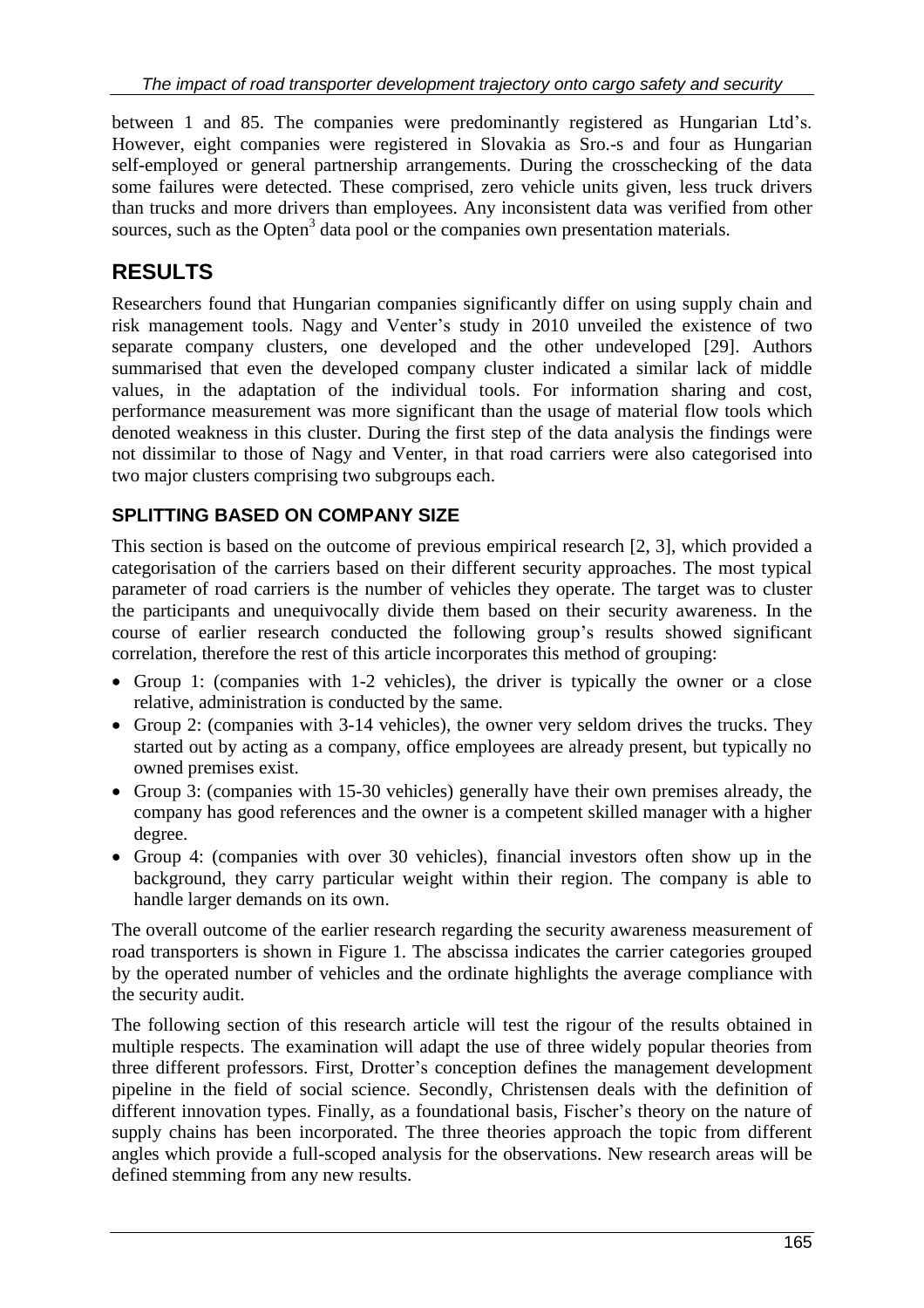



**Figure 1.** Average security awareness level of the Hungarian carriers.

### **RISK AND LIMITATION**

There are multiple requirements for a company to be successful on the market, while at the same time maintaining financial stability. Adaptability, compliancy to the constantly changing demands of the market, the environment, competitors or labour market and the challenges caused by emergency situations appear to be the most pivotal attributes required. Additionally, the reaction time is a crucial element of success, which comprises the employee's education, experience and motivation towards each new challenge. A company's normal path to progression should challenge the organisation no differently from any other changes. Development is easily manageable for an organisation if it stays within its comfort zone. In other words, changes may be handled via a more intense use of the already given resources. It became correspondingly apparent that the number of trucks provided a snapshot of the carrier's organisational maturity. Interestingly, the development level correlated with the number of operated vehicles, as companies incorporating more than 15 trucks proved to be more developed. Transporters were divided into developed and undeveloped clusters having two subgroups each and the observation denoted that developed cluster members have a high security awareness level, whereas, underdeveloped group standards were unacceptably low. Moreover, security was heavily dependent on the company's management talent and human resource capabilities, which again seems relevant to the aforementioned attribute of adaptability.

#### **DROTTER'S MANAGEMENT PIPELINE**

Drotter and associates defined a management pipeline [4], which shows the experiences and capabilities of the employees within an organisation. At a later stage, management values are added to the different levels of the pipeline [5]. The research indicates that the majority of the Hungarian carriers fell into the category referred to by Drotter, as a small business. In this case, the development of management capabilities mainly depends on the owner as they can foster or discourage any organisational and company development, such as using modern management tools, a flexible approach, applied values and the evolution of security awareness. Drotter's objective was to study the succession planning of large companies. Additionally, his approach is valid for individual management development stages too. Drotter defined six leadership passages which are defined as: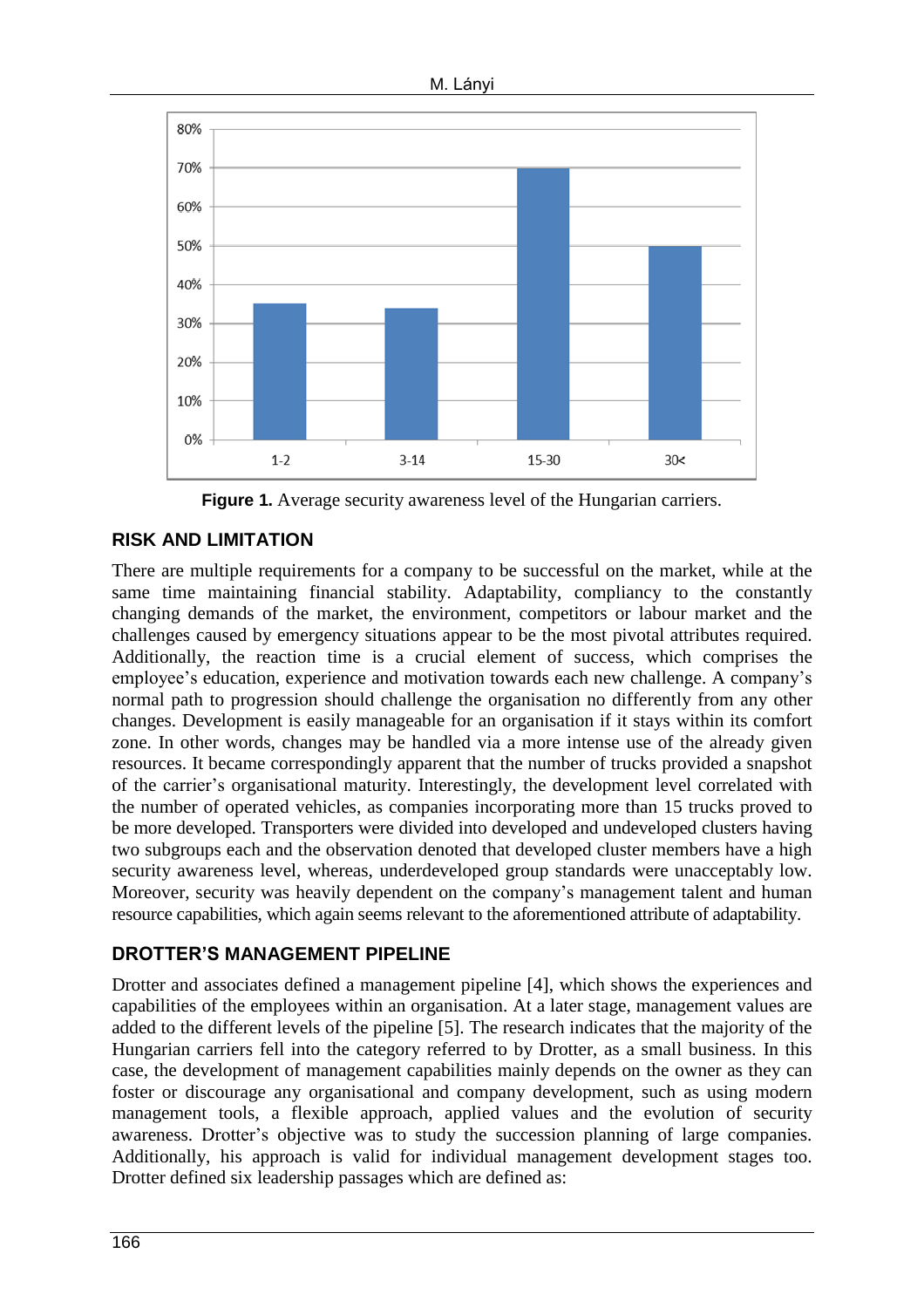#### **Managing others**

The initial management level starts when an individual's performance is not merited by their work alone, but through the responsibility for others job's. Usually high performers differ from the rest of the workers and obtain the possibility of becoming a first line manager. However, the difficulty they face is that success is no longer enough, as it is insufficient to complete their assignments thoroughly and in good time. Many do not recognise or implement desired behavioural and value-based changes. Newly promoted leaders have to accept the challenges required for their position. A carrier's first big developmental hindrance is to manage without acknowledging the need for change. The majority of transport entrepreneurs were initially simple drivers, who find it difficult to manage others. Individuals at this level must learn to value and practice the management role, as it is insufficient to merely tolerate it. This is the first level of a successful operational strategy, where it is imperative to enhance the capabilities of others and eventually delegate their own responsibilities to others.

#### **Managing managers**

Leaders at this stage should only deal with management tasks. Additionally, it is a general expectation to have an understanding beyond their work description and to be able to interpret strategic questions. Furthermore, the education and training of first line managers should become a compulsory part of their scope of duties. Based on Drotter, this passage is connected with the sequential following passage and should not function separately in a small business. This is the highest level objective of the operational strategy where leaders should value change by focusing on productivity increase.

#### **Functional manager**

Business unit leaders and support function managers such as the HR manager or the CFO of large companies fit this description. Leaders in this respect often face the challenge of managing new tasks with no direct relevant work experience. Functional managers should create teamwork and value its importance. They should participate in the creation of a long-term strategy which requires an understanding of how the given activity can be competitive on the market. Creating sustainable competitive edge capabilities should be the leader's most important task and governing value. This is the first level of business strategy.

#### **Business manager**

Drotter's definition of a business manager contains elements that equate to the tasks of a highest positioned leader at a national entity of a multinational company. The position is referred to as the local CEO, general manager, national manager or managing director. As small companies are not on a regional or global level, the business manager has to perform the group and the enterprise manager roles too. It is a key position with multiple responsibilities. This way of thinking should be focused on margin and profit production capabilities. The business manager should be sensitive to the diversification of the production functions and should have a three to five year plan, observing a correct balance between future targets and the necessity of the present. This position is at the top end of the business strategy creation.

#### **Group manager**

Drotter defines a multinational companies' regional manager as the group manager. Leaders who are successful at managing a business or a country come under this bracket, frequently later acquiring management of additional, similar businesses. It could be suggested that it is better to title the position as regional manager, because current organisational structures often fall under the matrix arrangement of multinational companies. Functional and regional roles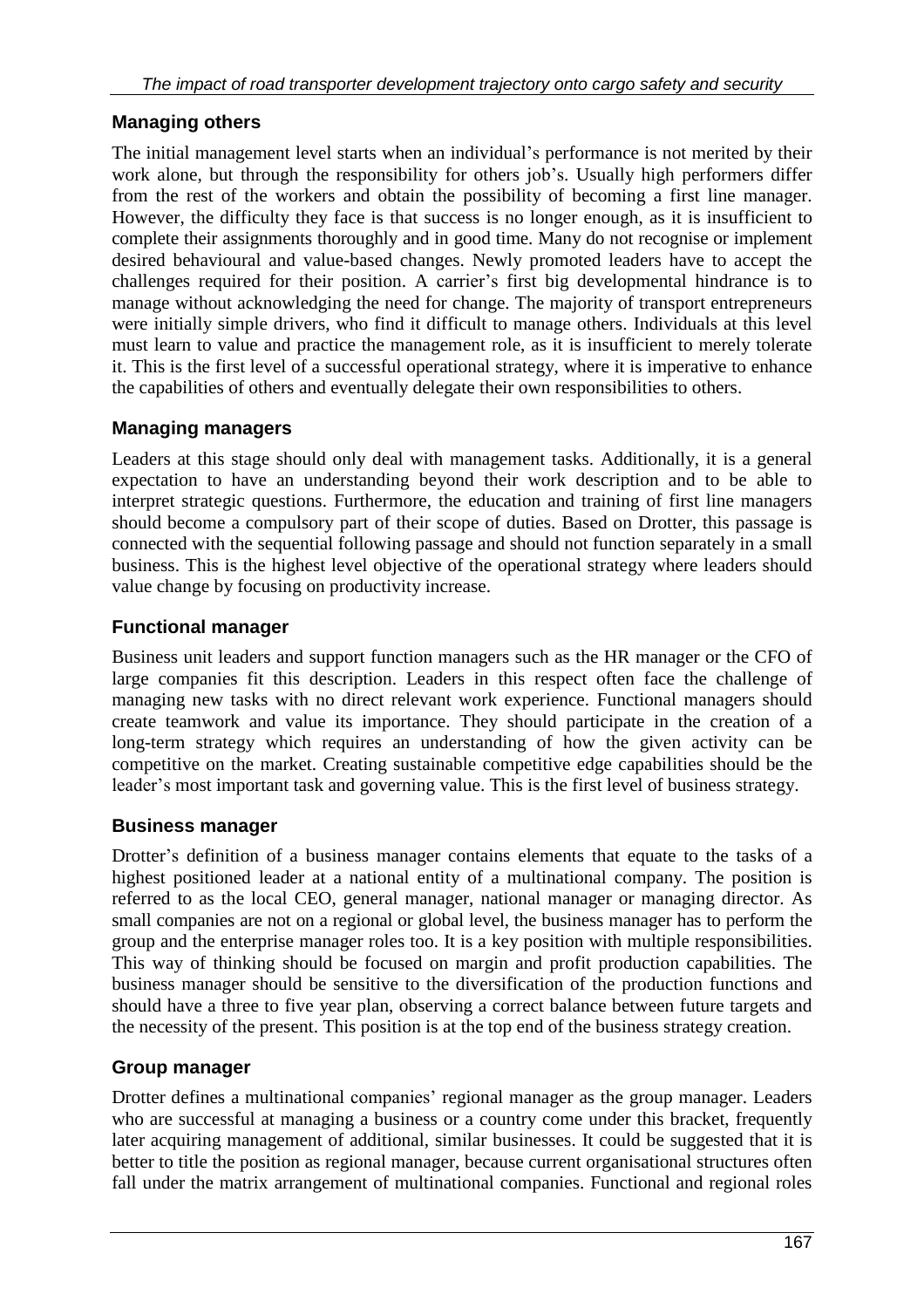are often carried out by the same person. Drotter gives the most detailed job description at this level, delineating that a regional manager should possess an overview of a global business and strategy. The main criterion is that the group manager values other individual's success and accepts that they may receive the most recognition and appreciation, instead of themselves. The success of the employee is also the group manager's success. An additional target is to develop an adequate portfolio as part of a company strategy. Small businesses do not require this level of planning.

#### **Enterprise manager**

An enterprise manager is the global number one leader of a company. Responsibilities include analysing quarterly reports, assessing the company's performance, determining and implementing long term strategies. A global leader must make three to four major decisions per annum while retaining an overall standard performance.

Drotter offers some further characteristics pertaining to this topic:

- To be successful at a certain level does not depend on past performance.
- If leaders cannot comply with the requirements of the given passage, the employees should leave or worse still, continue providing an ineffective performance.
- Significant numbers of small businesses fail to develop and implement new management levels, due to inflexible leadership.
- Failed transitions in leadership passages are typical due to reluctance to relinquish a manually steered leadership approach and eventually participants could not or did not want to adhere to the requirements and dynamics of the next management level.
- Financial investors often change the previous owner due to the reasons given above and hire a professional from a larger company.

There is a strong relationship between a company's development trajectory and the described pipeline based on the owner-manager's skills, education and experience. Drotter's findings could be defined as a transporters development barrier, eventually understanding the behaviour of companies comprising different fleet sizes. A company on an individual level, where the driver owns the company, adheres to different prioritised values than a large company, having multiple management levels. Findings indicated that the security awareness level is heavily indicative of the management capabilities of the owner and whether or not the leader observes and carries out the given passages, adapting to the required changes in governing values and their implementation. Furthermore, it could be firmly suggested that not anybody can be a successful leader where people-handling and intelligence skill sets are paramount. At a larger company an effective leadership pipeline should filter unsuitable candidates. However, in small businesses, the owners have to judge their own capabilities as to whether or not they are confident and able to progress to the next developmental stage. Incorrect self-assessment may result in underperformance or damage to a company. An additional temptation is the contented feeling of current success at all company sizes, providing a false confidence in performing well at the next level. Carrier size-based ranking may also mirror the leader's management capabilities. Given that a companies' general aim is to continuously develop, it could also be argued that an increase in a company's size should automatically follow. Expanding the size of a successful business is a typical methodology for gaining financial progress. The current status of the carriers is a mere overview of their development trajectory. Drotter's pipeline was aligned with the carrier groups defined earlier in order to test the credibility of the hypothesis.

Drotter's pipeline confirms the findings as outlined in Table 1. The small business' leadership levels are divided into four groups as are the carriers. Therefore, it was concluded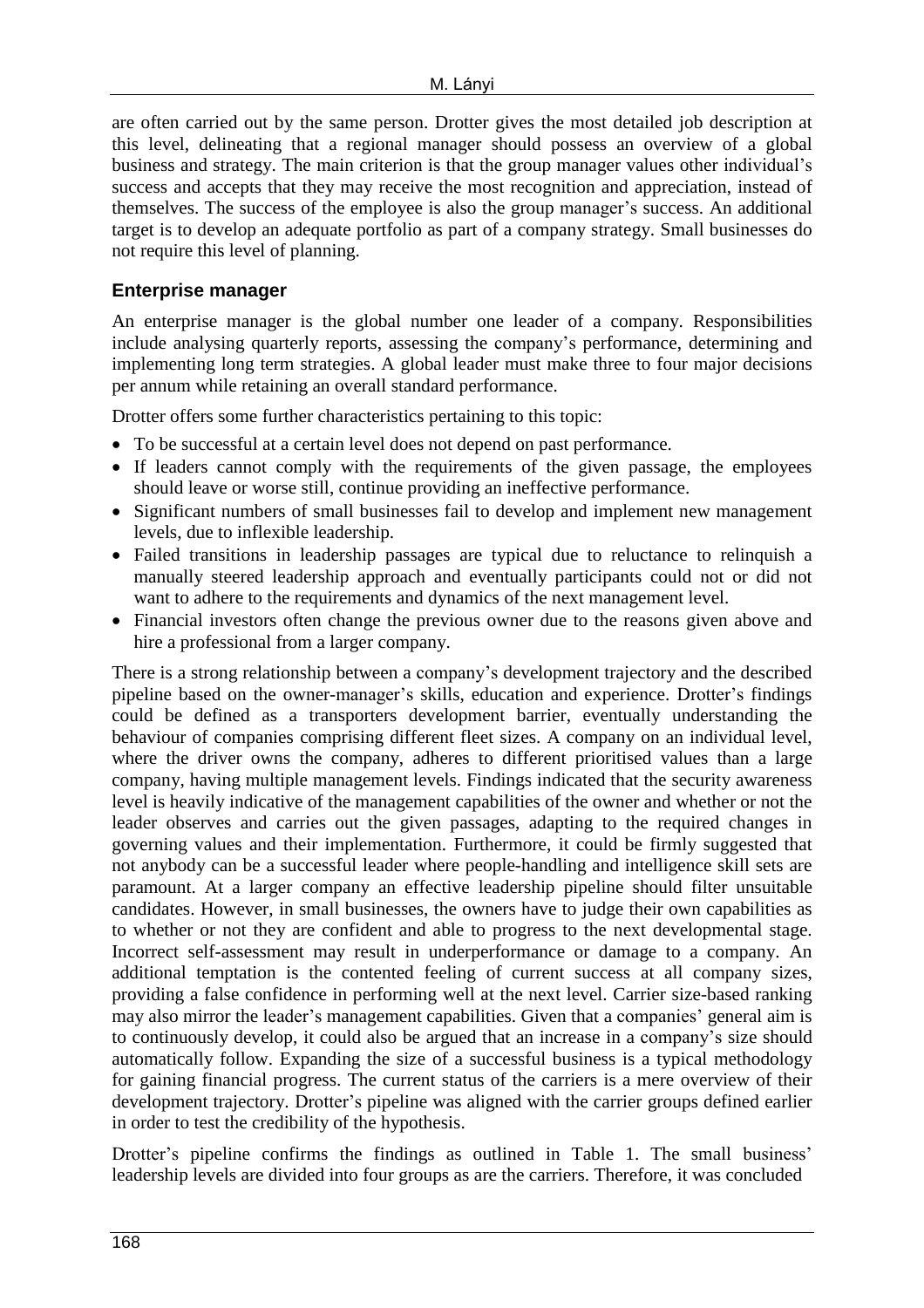| <b>Level</b>   | $\mathbf{r}$<br>Multi-<br>national | <b>Small</b><br><b>business</b> | <b>Carrier</b>           | <b>Strategy</b> | <b>Value</b>         | <b>Security</b><br>awareness |
|----------------|------------------------------------|---------------------------------|--------------------------|-----------------|----------------------|------------------------------|
| $\overline{0}$ | individual                         | individual                      | 1 <sup>st</sup><br>group | operative       | performance          | instinctive/low              |
| 1              | managing<br>others                 | managing<br>others              | 2 <sup>nd</sup><br>group |                 | job allocation       | subconscious/low             |
| $\overline{2}$ | managing<br>managers               | functional                      | 3 <sup>rd</sup>          | business        | productivity         |                              |
| 3              | functional<br>manager              | manager                         | group                    |                 | competitiven<br>ess  | conscious/high               |
| $\overline{4}$ | business<br>manager                |                                 |                          |                 | profitability        |                              |
| 5              | group<br>manager                   | business<br>manager             | 4 <sup>th</sup><br>group | company         | product<br>diversity | Conscious<br>/adequate       |
| 6              | enterprise<br>manager              |                                 |                          |                 | sustainability       |                              |

**Table1.** Drotter's pipeline aligned with the carrier groups.

that there is a strong correlation between the carrier's management and their security awareness level. Transporters that focus on business strategy beyond the everyday load of operational tasks, reflect less organisational risk. A respect for security and safety first appears at this stage as a prerequisite for improved productivity and a competitive edge. The leader acknowledges the decrease of productivity related to security and safety incidents, regardless of its nature (operational, cargo, health and property safety and security). The carrier's third group is most suitable for transporting sensitive shipments, due to the high security awareness and the size of the company. These carrier companies are the maximum size that constitute being transparent and manageable for a leader. It is typical to achieve an outstanding operational performance, but no excessive risk avoidance shows up at this level. However, in the fourth group, larger companies require more internal rules and predefined procedures resulting in an official declaration of risk avoidance. The predominant governing variable of this sized enterprise primarily focuses on sustainability and profitability, as highlighted in Drotter's theory. Consequently, management does not consider the potential extra profit that could be gained from sensitive cargo for fear of uncontrollable financial loss. Despite a lower level profit margin, sustainability and assured profitability are paramount.

### **THE IMPACT OF MARKET COMPETITION**

The evolution of security is not solely contingent on organisational issues, but additionally by the market environment. On the condition that customers have a standard security related demand, the further determining factor is the service portfolio offered by competition. No companies can afford to fall behind its competitors in an open market environment. As was proven earlier, the creation of a business strategy and observing the market participants requires a decent company size, constituting above 15 operating vehicles per haulier. Based on findings from Clayton M. Christensen [6], companies generally focus on their high margin customers, who typically account for only a small portion of their total client portfolio. Services and products are primarily developed for this category with the majority of clients having to pay the innovation surcharges included into the product or service prices, despite the fact, that they would be satisfied with a cheaper, lower standard. Based on the theory of disruptive innovation, if the evolved market gap becomes large enough, the opportunity arises for a new competitor to enter the market with an inferior, cheaper product. The disruptive enterprise then attracts the masses, providing lower rates in hopes of a smaller but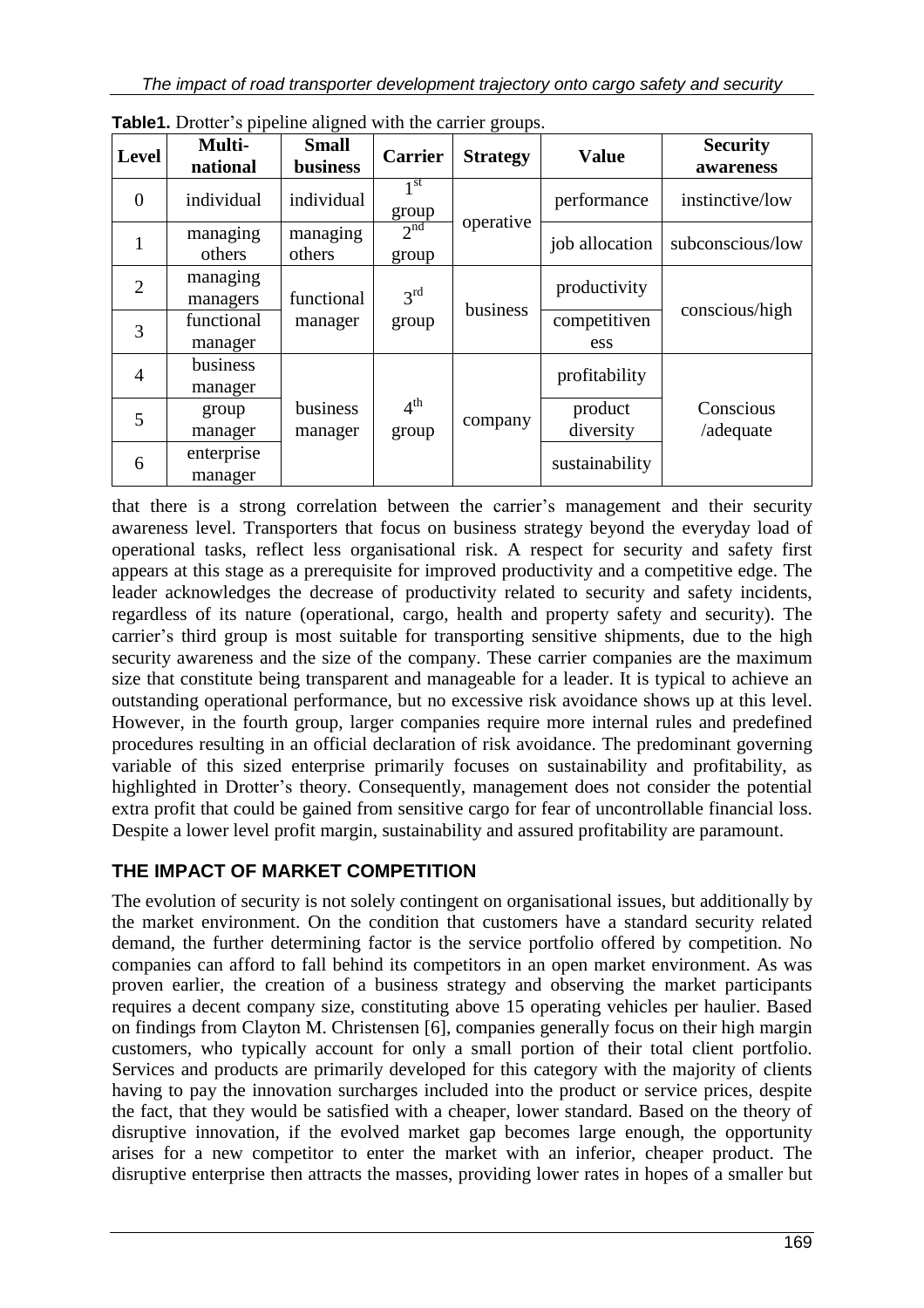predictable profit margin. According to this research, the attributes of the fourth carrier group are not dissimilar to disruptive innovators, while the third group's behaviour shares similarities with the affected disrupted market player. The third group stands out from the market through rendering special services, while larger companies are significant through size alone. This research did not indicate any similarities to Christensen's theory regarding the first and the second groups' behaviour of manufacturers consciously targeting consumer groups at the time of market entry, as the carriers did not provide an intentional competition strategy. The primary focus of the underdeveloped cluster was merely operational and financial, providing stability alone, while simultaneously neglecting strategic planning. Christensen's theory concurs with the results of this research, with the modification that carriers first announce business strategy, after reaching a certain maturity level. Existing strategies will continue to encourage market participants to adhere to a higher security standard and to increase security awareness as long as the market demands it. Consequently, the increased operating expenses will be the main hindrance to furthering profitable growth. Competitors operating at a lower cost and security level will appear disruptive and close successful business deals on favourable terms. Surprisingly, the excessive security level is disruptive to development at this stage. It could be argued that this is the reason for the decrease in quality of security tools and procedures in the fourth group, in contrast to the third carrier group. Additionally, carriers may not go bankrupt as suggested in Christensen's theory, but transform to serve the volume demand while lowering the service standard.

### **THE IMPACT OF SUPPLY CHAIN TYPES**

Supply chains vary based on product types. Fischer differentiates two types of product groups described as innovative and functional [7]. These differ in nature, requiring variant, specific supply chain management. Functional products provide predictable demand, a long lifecycle and narrow margins, requiring effective supply chains. This study shows that this kind of management can be best supported by large fleet operators, as the shipments are available in large standard volumes, pertaining to the fourth carrier group, preferring sustainability and stability as core values. A typical element of an effective supply chain is the continuous, cost-focused operation. The predetermined expectation was confirmed from the findings that large carriers may reduce their security related costs in order to meet the client's low cost expectations.

Fischer states that innovative products have an unpredictable demand, a short lifecycle and a high margin requiring a flexible supply chain, focusing on fast reaction times and an elementary demand for cargo protection. It is commonly accepted that flexibility requires extra management efforts and better operational execution capabilities. Research revealed that companies incorporating such qualities are mainly lead by educated, experienced people and the size of the company does not exceed what one person can transparently manage. Based on the aforementioned carrier groupings, the necessity of the third carrier group best serving customers with innovative products and a higher security level was confirmed.

No explanation for the security level of the undeveloped cluster was found. Both Christensen's and Fischer's theories do not appear to elaborate on the existence of the measured management levels as authors concur that carriers may already have a minimum security level by the time of market entry. The difference between these theories and the research propose further questions to be addressed:

- Who will cooperate with carriers entering the market without the compliance of a minimum security and safety standard? Should another market segment be addressed?
- Could the underdeveloped cluster be improved through another party's management surveillance?
- Is standardisation a future research area that could provide more transparency and manageability?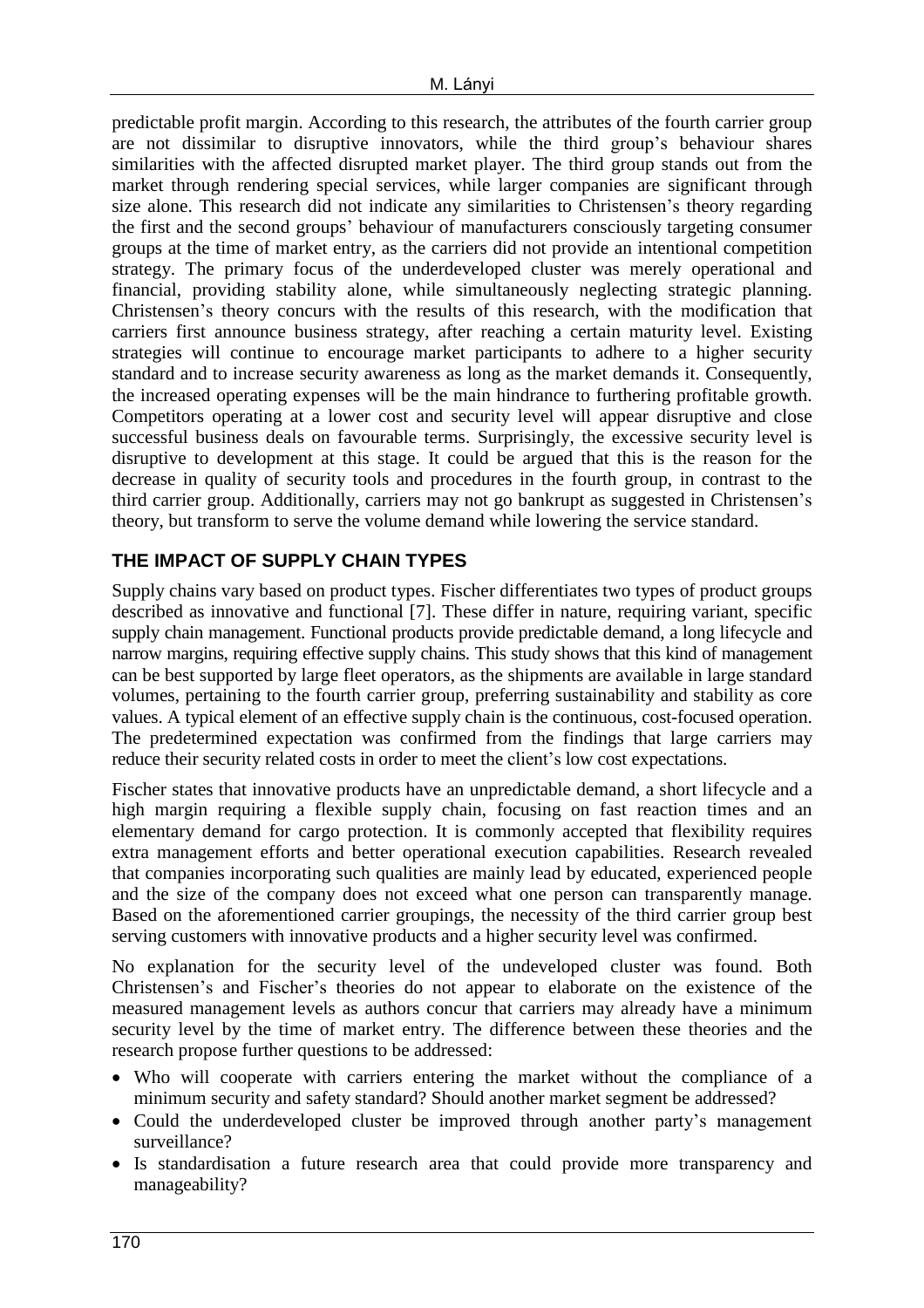### **MATTER OF RELATIONSHIP**

Small carriers appear to approach business hugely on the additional premise of personal relationships. Good relationships, based on mutual favours rather than hard facts such as the price, are often considered. Adherence to compliance regulations seems to be beneficial by conducting business solely with multinational companies. Alternatively, from financial remuneration paid by the carrier to the dispatcher, many additional favours may be rendered, such as delays forgiven, lighter payloads, earlier payments or more favourable destinations assigned. In return, capacity availability during high season or flexible handling of mandatory driving hours is overlooked. In particular, small town carriers have close relations with local manufacturers in many ways, as these are often relatives, school mates or friends working together. A further influential factor is local patriotism, which may strengthen the usage of regional subcontractors giving extra value in the selection procedure. All these connections make changing the supplier very difficult and give the trucker a sense of job safety. The lack of competition may create issues due to underdeveloped security features. Furthermore, the rigour of Christensen's theory regarding the above has been proven due to discovering the real market demand for carriers entering the market with low security awareness.

### **PRESENCE OF INTERMEDIARIES**

Intermediaries in cargo transportation are known as freight forwarders, which are mainly non-asset based and their core business is transport organisation. Using a freight forwarder instead of a trucker directly has multiple advantages, such as increased knowledge level regarding routing, regulation, transport equipment, market conditions and experience with an extended number of carriers. An obvious explanation of the findings related to the underdeveloped cluster is the usage of intermediaries. Freight forwarders have an active subcontractor vetting system not dissimilar to the one examined here. As a result they provide a safe pool of selected carriers linked to the related transport order. Furthermore, they develop the carriers to their security standards by using economic power. The situation is advantageous for the trucker as well. New start-up carriers on the market can learn the business under the umbrella of a large intermediary accepting and developing security standards too. Not only newcomers work for forwarders, but additionally small family companies not willing to step to the next level. Another consideration in choosing a freight forwarder as a supplier is the capacity constraint arising from ad hoc freight conditions (destination, cargo size, volatility), whereas the added value is the availability of an evaluated carrier database. This competence can only be developed through an intensive workload over a long period of time, typically 2-3 years, including searching, interviewing, vetting, auditing and regularly re-auditing. Larger shippers normally gain such knowledge by themselves and may switch from using freight forwarders to the use of carriers.

### **IMPACT OF THE MANUFACTURERS SIZE**

As the carrier's size is related to their management knowledge, the same applies for shippers. Small or start-up manufacturers may lack cargo transport experience. Not knowing something usually leads to underestimation of its difficulty and the associated risks. Experiencing issues tends to generate learning curves. A combination of a small carrier cooperating with an inexperienced manufacturer may explain the underdeveloped cluster due to a lack of knowledge on both sides. These shippers normally do not recognise the necessity of involving larger carriers or freight forwarders and remain in partnership with similar sized truckers. In this instance, the shared objective of both parties is to manage operations. The educational level and the mutual understanding provide a convenient feeling of equality. Despite all that, companies producing low value cargo or transporting goods that are not subject to theft may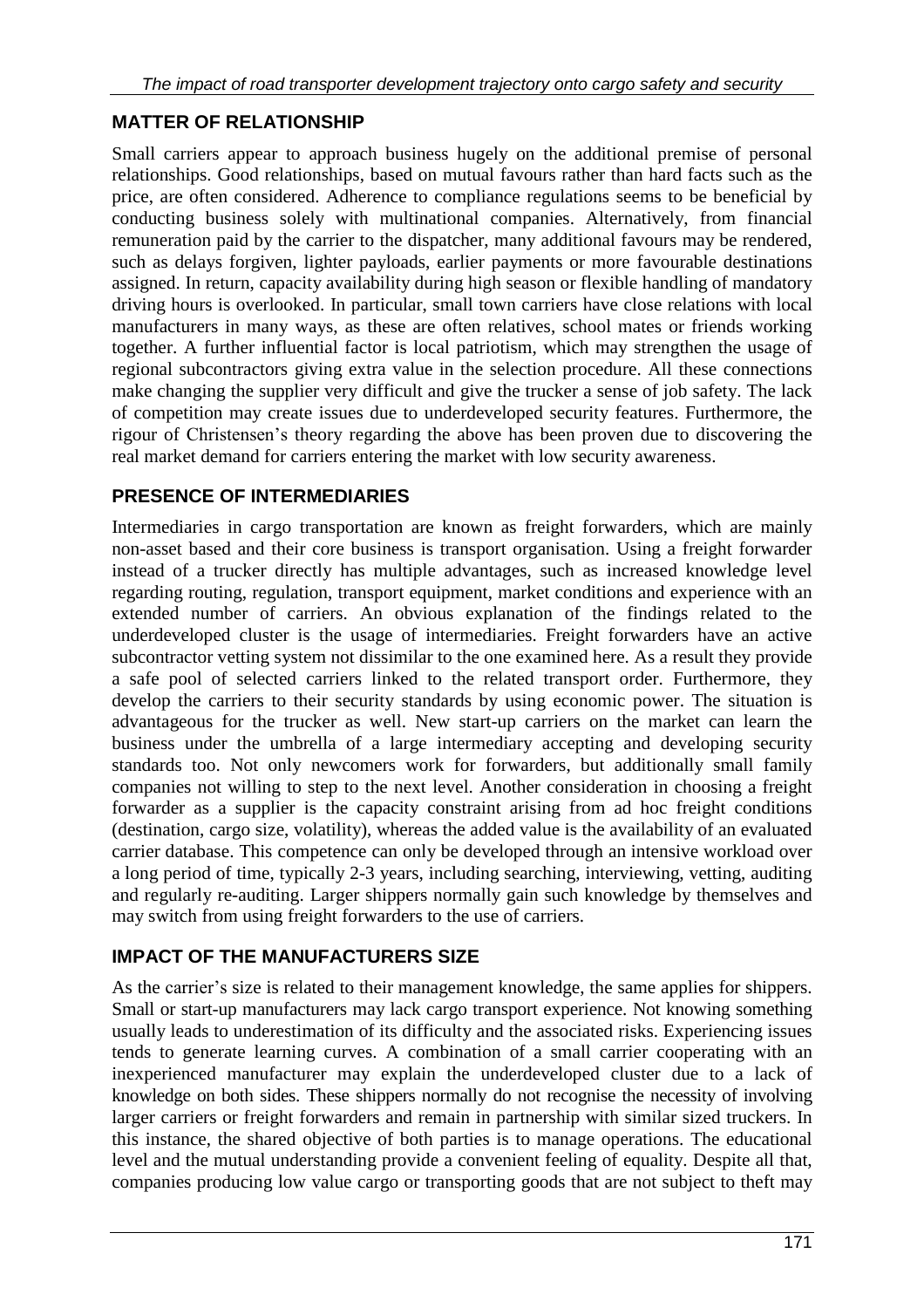benefit from the partnership without issues for a substantial period of time. This approach indicates dissimilarity to Fischer's theory as the selection process of carriers does not seem dependent on the type of supply chain, but rather convenience and location.

#### **RAISING THE PERFORMANCE**

As a summary of the above reasons, there are many grounds as to why security performance may remain poor:

- Carrier did not develop relevant management skills,
- Handling low risk cargo,
- Lack of cargo transportation knowledge from the manufacturer's side,
- Lack of local competition.

Upgrading security performance to the minimum level is a vital requirement. As a reflection, carriers adopt to the market requirements during their development trajectory. It is possible to boost their learning curve in artificial ways:

- Create easily available and trackable overall standard requirements on the market. This should consist of standards for low risk and high risk cargo as well as reflecting other aspects such as the effective or innovative supply chain requirements. Comprehensive usage of standards may lead to a declining number of cargo crimes.
- Involving a well respected freight forwarder is an effective way to enhance security and to gain transportation knowledge at the same time.
- Involving a carrier with a higher security awareness level would automatically reduce the exposure to risk.

Figure 2 visualises the situation with and without involving external standards. The external standard can be defined by professional associations, large producers or a freight forwarder.

In Figure 2 the fluctuating blue line delineates the awareness level of carriers reflecting the findings presented. Additionally, the red line indicates the freight forwarders standard expectations, which are predetermined and examined via their subcontractor vetting activity.



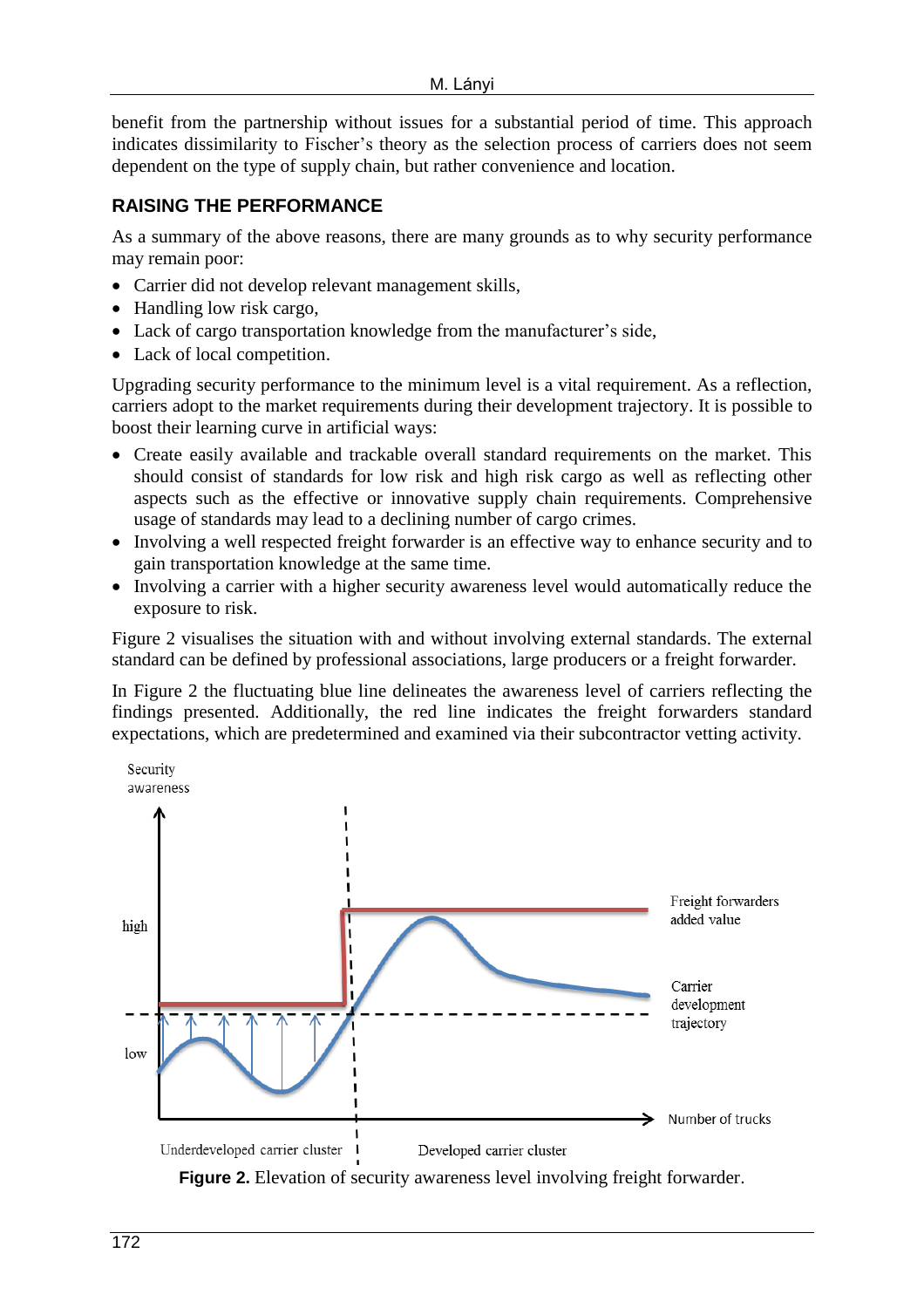Carriers meeting the standards will be awarded with transportation contracts, while others will not. There are three different scenarios illustrated on the chart.

- Underdeveloped carriers can be developed by the freight forwarders to the required minimum level.
- Developed carriers, especially those belonging to group three have the highest security awareness level, meeting the highest standards. In this case, the forwarders have little room left for adding value.
- Developed carriers belonging to group four do not intend to transport high risk cargo. Security level is decreased, making room for the forwarders to sell added value. However, the market does not really demand it.

Setting external standards would have the same impact on carrier's security awareness. A more in-depth research of manufacturers may possibly answer any open questions. It could be suggested that the results are merely partial elements of a more complex economical system, influenced by situational dynamics. Future research could focus on a more specific analysis of the overall environment.

## **CONCLUSIONS**

The research findings regarding Hungarian road carriers were tested against multiple science theories. Their statements were found relevant and hypotheses were proven in many aspects. The leadership pipeline theory created by Drotter and other authors confirms the carrier behaviour presented here. It could be stated that road carrier's management know-how corresponds directly with security awareness. Consequently, the risk factors associated with carrier company size, could well be standardised. Further analysis based on Christensen's theory led to modelling the carrier's product innovation stages during their development trajectory and the result supplemented the original theory, providing possible future research fields. Dissimilarities to his theory indicated that carriers could reach the company size required by volume businesses through natural development, resulting in being able to render the service parameters equal to the disruptive innovator. In this case, the disruptive innovator would not take over their place on the market, but merely influence the strategy.

Fischer's model of clustering supply chains was integrated successfully into the developed carriers' grouping research. Fischer's theory regarding supply chain management precisely reflected the carriers' third and fourth groups, but did not account for the behaviour of the first and the second groups. This indicates that the value of the transporter is dependent on the type of supply chain they are engaged with. Cargo transport, if well organised, accompanied with a conscious selection of management can provide a paramount element to the supply chain. Additionally, it is conclusive that a procedure selection failing to incorporate the above findings, may well result in insufficient carrier partnerships, differences in values, goals and basic understanding.

Not only soft factors, such as local patriotism, behavioural topics or relationship based business nature have been incorporated to strengthen the findings of this article, but also factual reasons were addressed. The latter comprised a risk of theft, the size and cargo knowledge of the shipper or the involvement of intermediaries. These elements provided sufficient explanation for dissimilarities noted to Christensen's and Fischer's theories. Additionally, this article revealed the area of adding a freight forwarder's value to cargo safety.

Further research of the examination of shipping companies' behaviour, management tools, the background dynamics of the discovered behavioural patterns and the entire overall system may be conclusive.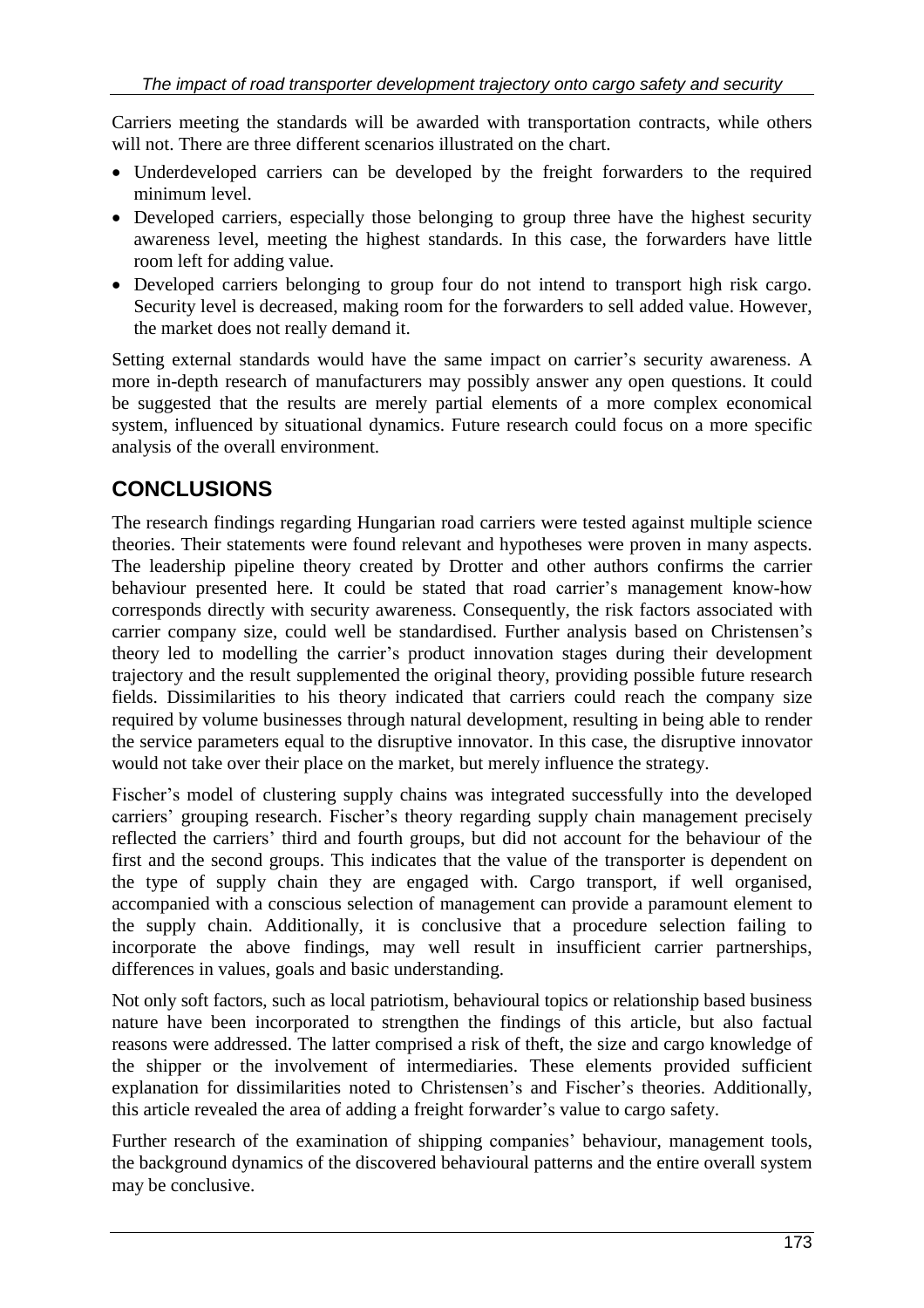## **REMARKS**

<sup>1</sup>Short terminology of the excel sheet used for the subcontractor's vetting.

<sup>2</sup>Kuehne Nagel Hungary.

<sup>3</sup>Opten: information pool of company register data.

## **REFERENCES**

- [1] Lloyd's Loading List: *Reported cargo crime doubles in Europe*. [http://www.lloydsloadinglist.com/freight-directory/news/Reported-cargo-crime-doubles-in-Europe](http://www.lloydsloadinglist.com/freight-directory/news/Reported-cargo-crime-doubles-in-Europe/66428.htm#.V_ZhtXoRpNg) [66428.htm#.V\\_ZhtXoRpNg,](http://www.lloydsloadinglist.com/freight-directory/news/Reported-cargo-crime-doubles-in-Europe/66428.htm#.V_ZhtXoRpNg) accessed  $17<sup>th</sup>$  October 2016,
- [2] Lányi, M.: *Security awareness measurement project of the road hauliers acting in Hungary*. International Engineering Symposium at Bánki, November 17, 2016. Óbuda University, 2016,
- [3] Lányi, M.: *Security awareness measurement project of the road hauliers acting in Hungary II.* Sixth International Scientific Videoconference of Scientists and PhD students or candidates, November 24, 2016. Pozsony, pp.57-68, 2016,
- [4] Drotter,S.; Ram,C. and Noel,J.: *The leadership pipeline: How to build the leadership powered company*. John Wiley & Sons, New Jersey, 2010,
- [5] Drotter, S.: *The Performance Pipeline: Getting the Right Performance at Every Level of Leadership.* John Wiley & Sons, New Jersey, 2011
- [6] Christensen, C.M.; Raynor, M.E. and McDonald, R.: *What is Disruptive Innovation?* Harward Business Review **93**(12), 44-53, 2015,
- [7] Fisher, L.M.: *What is the right supply chain for your product?* Harvard Business Review **75**(2), 105-116, 1997,
- [8] Dyer, J.H.: *Specialized Supplier Networks as a Source of Competitive Advantage: Evidence from the Auto Industry*. Strategic Management Journal **17**(4), 271-291, 1996, [http://dx.doi.org/10.1002/\(SICI\)1097-0266\(199604\)17:4<271::AID-SMJ807>3.0.CO;2-Y,](http://dx.doi.org/10.1002/(SICI)1097-0266(199604)17:4%3c271::AID-SMJ807%3e3.0.CO;2-Y)
- [9] Dyer, J.H.; Cho, D.S. and Chu, W.: *Strategic Supplier Segmentation: The Next "Best Practice" in Supply Chain Management*. California Management Review **40**(2), 57-77, 1998, [http://dx.doi.org/10.2307/41165933,](http://dx.doi.org/10.2307/41165933)
- [10] Mentzer, J.T., et al.: *Defining supply chain management*. Journal of Business Logistics **22**(2), 1-25, 2001, [http://dx.doi.org/10.1002/j.2158-1592.2001.tb00001.x,](http://dx.doi.org/10.1002/j.2158-1592.2001.tb00001.x)
- [11] Gelei, A.; Dobos I. and Kovács E.: *Modelling Supply Chain relationships*. In Hungarian. Corvinus University of Budapest, Institute of Business Economics, Budapest, 2010,
- [12] Nagy, J.: *Supply Chain management techniques*. In Hungarian. Corvinus University of Budapest, Institute of Business Economics, Budapest, 2008,
- [13] Estók, S.: *Development possibilities of the military and civil supply chain in international environment*. Ph.D. Thesis.
- Miklós Zrinyi National Defense University & Lajos Kossuth Faculty of Military Science, 2011, [14] Ványi, N.: *Members of a supply chain and their relationships*.
- Applied Studies in Agribusiness and Commerce **6**(5), 131-134, 2012, [http://dx.doi.org/10.19041/Apstract/2012/5/21,](http://dx.doi.org/10.19041/Apstract/2012/5/21)
- [15] Karmazin, Gy.: *Research Results on the Key Success Factors of Hungarian Logistics Service Providers*. Periodica Polytechnica **42**(2), 91-95, 2014, http://dx.doi[.org/10.3311/PPtr.7235,](http://dx.doi.org/10.3311/PPtr.7235)
- [16] Bánfi, T.; Boros, Á. and Lovas, A.: *Managers' innovation sensitivity, approach, and purposes – experience of a survey*. In Hungarian. Budapest Management Review **43**(3), 2-18, 2012,